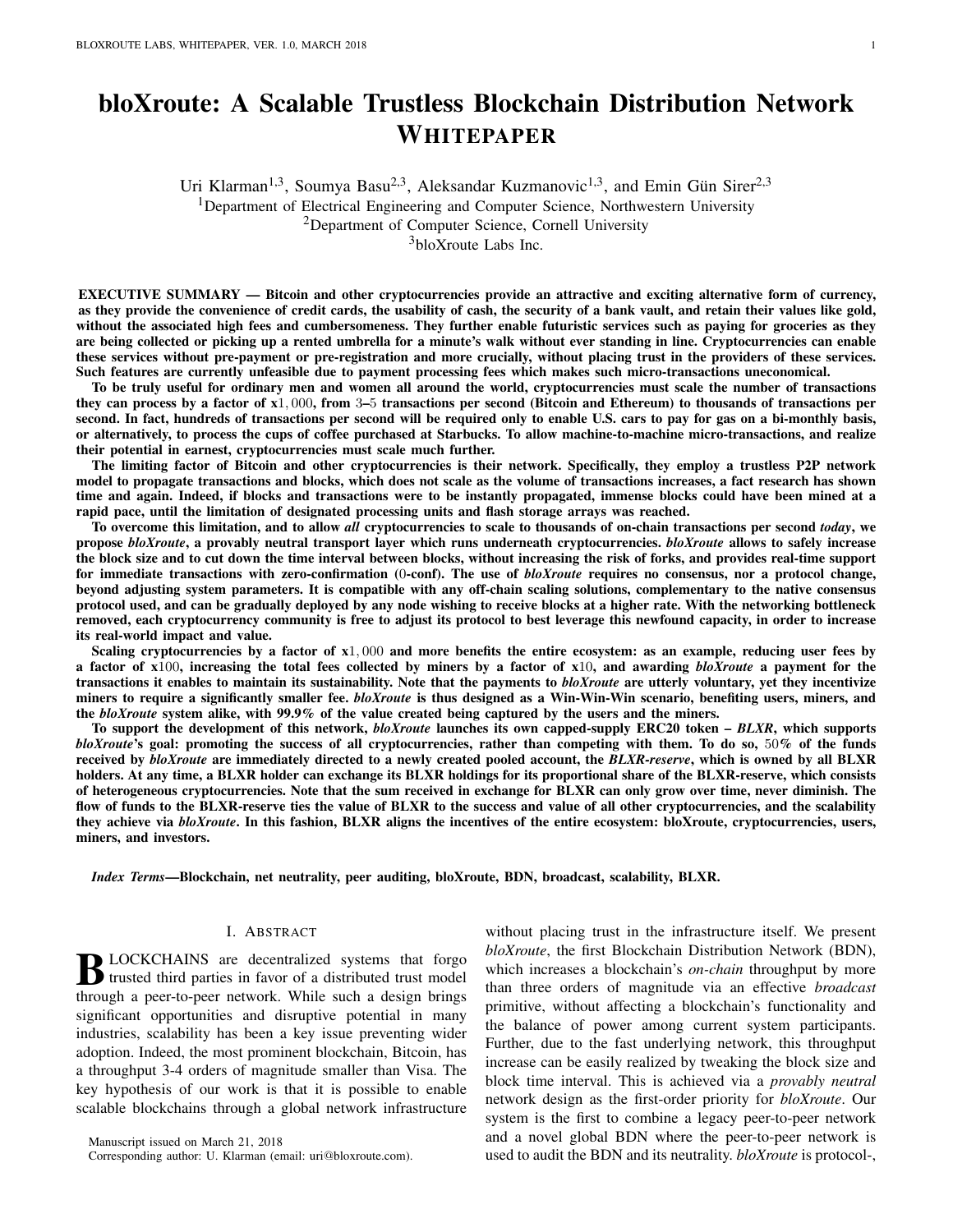coin-, and blockchain-agnostic, capable of simultaneously supporting any number of blockchains. Additionally, we introduce BLXR, an investment vehicle which allows both investing in *bloXroute* and directing *bloXroute*'s revenues back to the crypto ecosystem.

#### II. INTRODUCTION

The blockchain and cryptocurrency revolution, initiated by Bitcoin in 2008 [1], is thriving on the Internet; the market capitalization of Bitcoin, Ethereum, and other prominent cryptocurrencies has crossed 500 billion USD. The key feature of blockchains is the lack of a central trusted authority, instead relying on a global peer-to-peer (P2P) network<sup>1</sup> to validate and certify all transactions. Given the distributed and decentralized nature of blockchains, it is believed that such systems have a disrupting potential in many other areas beyond finance, including healthcare, retail, government, insurance, *etc*.

The major problem for blockchains is *scalability*, which is fundamentally hindered by the distributed system design and limitations of the underlying P2P network model, as we elaborate in depth in Section III. In particular, the blockchain system throughput is measured in terms of the number of transactions per second (TPS) a system can support. Currently, Bitcoin had reached its capacity with an average throughput of 2.94 TPS. For comparison, Visa's centralized system processes an average of 2,000 TPS, its daily peak is 4,000 TPS, and it has the capacity to process up to 56,000 TPS. Without scalability, cryptocurrencies and blockchains are simply incapable of providing the functionality they promise, not only in finance but also in other areas such as commerce, healthcare, and IoT.

In this paper, we add a protocol-agnostic networking solution that solves the blockchain scalability problem without changing the existing blockchain model and leaving the current system design intact. We embrace a *blockchain distribution network* (BDN) to enable blockchain scaling *without* compromising the decentralization of control over transactions in a blockchain. The key challenges are to design such a BDN to be *neutral* (we explain the notion of network neutrality in this specific context below) and *auditable* by the global Peer Network, while retaining the existing blockchain's functionality, properties, and the balance of power among current system participants.

We propose *bloXroute*, a scalable, neutral, and auditable BDN. To achieve scalability, *bloXroute* utilizes (i) systemwide caching that enables faster propagation and Gigabytesize blocks, and  $(ii)$  cut-through routing that enables swift and efficient transmission of blocks through the network. In essence, *bloXroute* implements and provides an efficient *broadcast* primitive to the blockchain nodes, via a network of Gateways, making them operate as if they are on the same Local Area Network, while in reality they might be residing at opposite parts of the globe. As a result, *bloXroute* increases the throughput of the associated *bloXroute*-supported blockchains by more than 3 orders of magnitude relative to the state-ofthe-art P2P blockchain systems, closing the gap between P2P blockchains and traditional payment systems such as Visa.

knowledge of the transactions they contain, their number, and the "wallets" or addresses involved. Miners are free to include arbitrary transactions in a block. Furthermore, *bloXroute* cannot infer the above characteristics even when colluding with other nodes, or by analyzing blocks' timing and size. *bloXroute* cannot favor specific nodes by providing them blocks ahead of others, and cannot prevent any node from joining the system and utilizing it. In short, *bloXroute* can only propagate all blocks to all its Gateways fairly. To achieve neutrality and enable its auditing, *bloXroute*

supports encrypted blocks, which prevent it from stopping the block propagation based on its content or any other feature. A block's encryption key is only revealed after the block has been propagated through the network. To ensure *bloXroute* is not discriminating against individual nodes, Gateways do not propagate blocks directly to *bloXroute*, but relay them via peers in the P2P network to obscure a block's origin from *bloXroute*. To prevent *bloXroute* from blocking or stalling blocks arriving from a particular set of nodes, nodes can actively audit *bloXroute*'s service and performance by sending *test-blocks* to *bloXroute*. Lastly, *bloXroute* incorporates peercontrolled measures to sustain blockchain operations even in the event of a complete system failure. The *bloXroute* system as a whole is protocol-agnostic, capable of providing its scaling services to numerous cryptocurrencies and blockchains simultaneously.

With thousands of transactions per second, *bloXroute* can enable blockchains to support and automate very mundane tasks. For example, if a blockchain records one transaction every time a car fills its gas tank, just supporting the US would require 400-500 transactions per second. If every vending machine supported just four purchases a day through a blockchain, that blockchain would need to support 1000 transactions per second. If every vote in the 2016 US presidential election was recorded on a blockchain and was cast over 24 hours, that blockchain would need to support at least 1500 transactions per second. These applications were thought to be years away, but *bloXroute* allows current blockchains to

scale to this level by simply adjusting its parameters.

We define *bloXroute*'s neutrality as follows: *bloXroute* propagates blocks in the exact same manner for every user of the system. In particular, *bloXroute* propagates blocks without

Our main contributions are the following:

- We present *bloXroute*, the first BDN that utilizes a global network infrastructure to scale blockchains *without* affecting the decentralized control over transactions in a blockchain.
- We define network neutrality for the first time in the context of blockchains; we introduce the design principles of such a neutral BDN, and outline its fairness and counter-discriminatory properties.
- Our BDN is protocol- and network-agnostic, allowing improvements in the underlying infrastructure to help the cryptocurrency community as a whole rather than a select few.

BLOXROUTE TOKEN (BLXR) is an ERC20 token that supports *bloXroute*'s goal: promote the success of all cryp-

<sup>1</sup>We interchangeably use the terms "P2P network" and "Peer Network."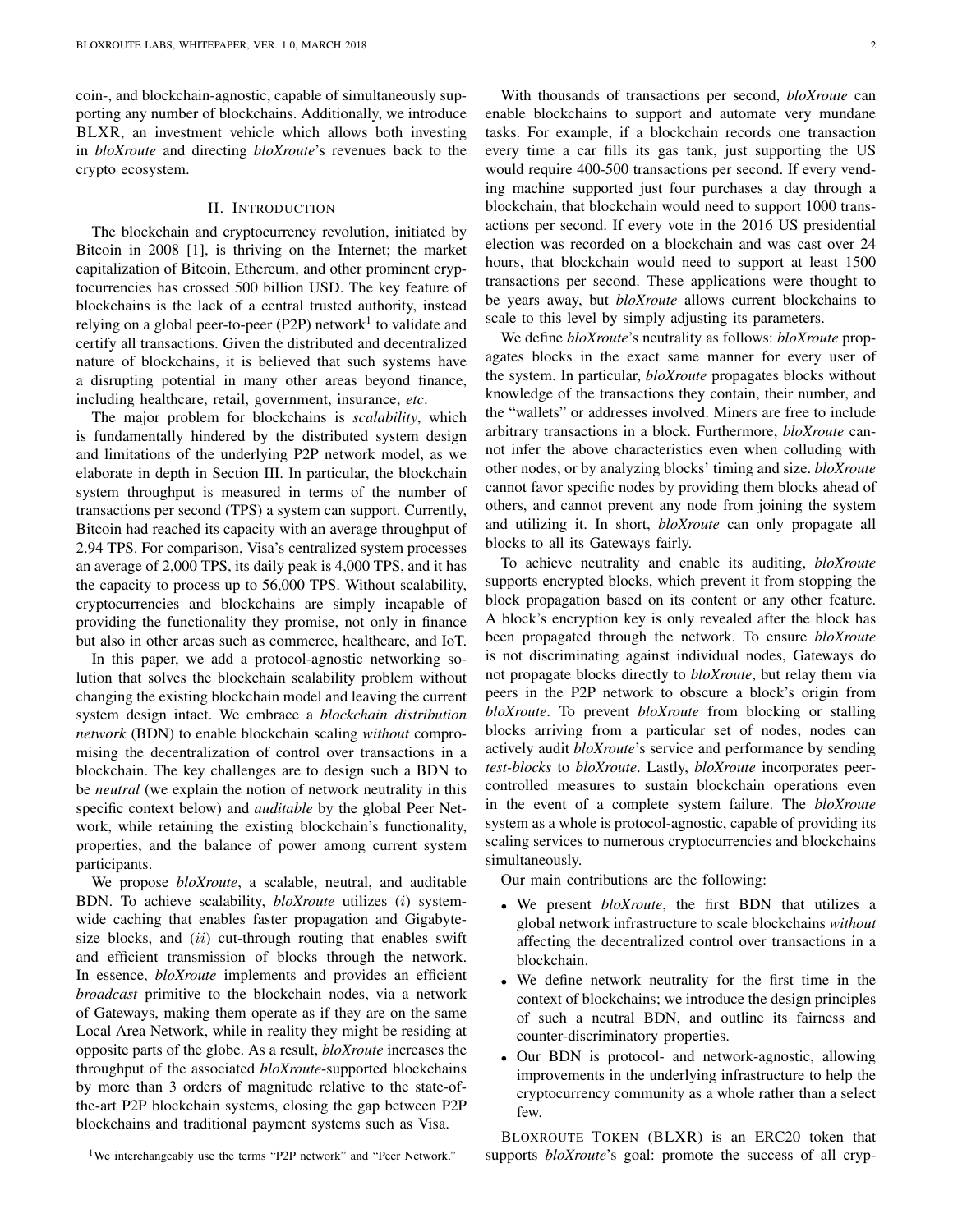tocurrencies. To this end, BLXR does *not* compete with other cryptocurrencies. Instead, by passing 50% of all revenues received by *bloXroute* (expected at the order of billions of USD, see Section VIII-A) to the value of BLXR, the success of BLXR becomes tied to *bloXroute*'s success, and to the success of all other cryptocurrencies. BLXR thus aligns the incentives of the entire ecosystem: *bloXroute*, cryptocurrencies, users, miners, and investors.

## III. BLOCKCHAIN SCALABILITY PROBLEM

Here, we introduce the blockchain scalability problem. Readers that are not familiar with the blockchain technology and terminology are encouraged to first read APPENDIX A, which provides the necessary background.

## *A. Throughput Scalability*

In Bitcoin, as in other cryptocurrencies and blockchain systems, system throughput is measured by the number of transactions per second (TPS) it supports. Since the Bitcoin network produces one 1 MB block about once every 10 minutes with an average transaction size of 544 bytes [2]. The system handles an average of 1764 transactions per 10 minutes, or 2.94 TPS. In comparison, Visa performs 2000 TPS on average, with an average daily peak of 4000 TPS, and can support up to 56,000 TPS. Moreover, cryptocurrencies aim to enable machine-to-machine low fee transactions of very small sums (mircro-payments), which are expected to require a considerably higher throughput than Visa, MasterCard, and PayPal combined [3].

The system throughput directly depends on 2 parameters: the block size  $(B)$ , *i.e.*, the number of bytes which can contain transactions in each block, and the inter-block time interval  $(t_B)$ , *i.e.*, the average time required for the system to mine a new block. As noted above, in Bitcoin  $B = 1$  MB and  $t_B = 600$  seconds, which allows 2.94 TPS. To improve Bitcoin's throughput, it is possible to increase  $B$  to include more transactions, and to reduce  $t_B$ , so that blocks are mined at a higher rate. However, these parameters cannot be arbitrarily changed, as we detail below.

## *B. Scalability Constraints*

In Bitcoin, it has been shown that a modern processor (CPU) can support thousands of transactions per second, while disk I/O can support hundreds of thousands of transactions per second [4]. In contrast, the capacity of the P2P propagation model is orders of magnitude more restricted, and is insufficient for wide real-world adoption. We conduct a detailed analysis of the propagation model, provided in APPENDIX B. The key insight from our analysis is that increasing the block size  $(B)$  by a factor of X also increases the time required for a block to propagate by the same factor  $X$ . This effect was also empirically found in previous studies [4], [5].

Below we explain how a long propagation time causes blockchains to unravel, and why *no* blockchain can scale significantly based on the existing P2P propagation model. We further explain how reducing the inter-block time interval  $(t_B)$  causes the exact same effect as increasing the block size (B), *i.e.*, they both cause blockchains to unravel if used for significant scaling.

#### *C. Block Propagation Time*

# *1) Security and Usability*

The most crucial effect of the block propagation time is the possibility for transactions to be undone, *i.e.*, removed from the blockchain. A transaction can be undone if a fork occurs and the block which contains it gets orphaned. Broadly speaking, a fork occurs when a miner mines a new block on top of a previous block, rather then on top of the most recent block. Since the blockchain incentive system incentivizes mining on top of the most recent block, forks occur because miners have not yet received the most recent block. The block propagation time, *i.e.*, the time required for a new block to propagate throughout the system, therefore defines the opportunity window in which forks may occur. The longer the propagation time, the higher the probability for a fork to occur.

Consider Bitcoin's mining, which follows the exponential distribution with a mean of 600 seconds ( $t_B = 600$ ), mining a new block every 10 minutes on average. Further consider the time required for a block to reach 90% of the network  $(t_{90}t_h)$ to be the block propagation time. The probability for a fork to occur therefore approximates [6]:

$$
P(fork|t_B = 600) = 1 - e^{\frac{-t_{90}th}{600}}
$$

Based on the above, the probability for a fork to occur is  $P(fork) = 1.915\%$  for a propagation time of  $t_{90<sup>th</sup>} = 11.6$ seconds, which was the average propagation time observed in March, 2017 [7]. Due to the non-negligible probability for a fork to occur, it is considered best practice to wait for several blocks, *e.g.*, 6, to be mined on top of a transaction before deeming it secure, and wait longer times for larger transactions. For such a transaction to be undone, a fork must not be resolved for 6 consecutive blocks, which has a probability of:  $P(6 \text{ blocks } fork) = P(fork)^6 \approx 10^{-10}$ .

An attempt to increase the block size  $(B)$  by a factor of 10, which would increase system capacity to  $\sim 30$  TPS, would increase the propagation time to  $t_{90<sup>th</sup>} = 116$  seconds. This in turn would increase the probability for a fork to occur to  $P(fork) = 17.58\%$ , which is unacceptable for real-world usability. More importantly, it would increase the probability for a fork to remain unresolved for 6 blocks by a factor of 600,000, and *users will have to wait for* 14 *blocks to be mined* to maintain the same level of confidence,

Scaling the system to ∼ 300 TPS, which is *at least one order of magnitude too small for wide real-world adoption*, would keep the blockchain at a continuous state of fork.

*2) Decentralization*

Block propagation time also affects the ability of nodes to participate in the Bitcoin network, as nodes must be capable of receiving blocks at a higher rate than they are produced. Failing to achieve this, nodes cannot track the balances stored in the blockchain, and thus they cannot determine the validity of transactions and blocks, and are in effect excluded from the Bitcoin Network. To allow 90% of nodes to remain in the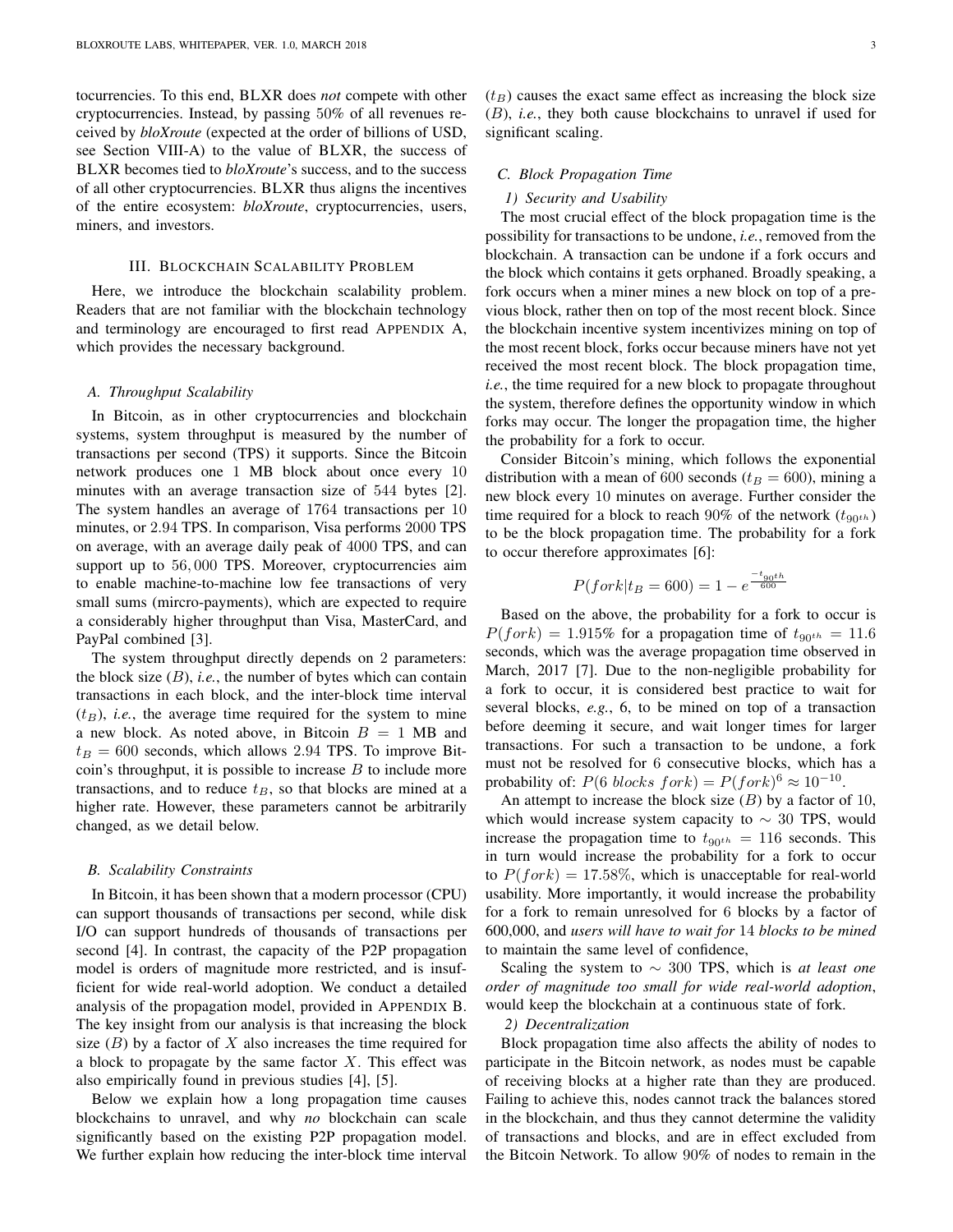network, the propagation time to 90% of the network must be smaller than the inter-block time interval:

# $t_{90^{th}} < t_B$

The profitability of miners, and thus the underlying decentralization of the blockchain, is also affected by the block propagation time. Once a new block is mined, miners which have not yet received the new block become considerably less profitable, as any block they mine will cause a fork and are likely to be orphaned. The probability for a block to be orphaned depends at the rate at which it is propagated to the network. Thus, it is in the miners' interest to receive blocks as soon as possible, and to have their own blocks propagate as fast as possible. Large mining operations, known as *mining farms*, invest large sums in mining hardware and infrastructure. This results in their blocks being mined by a larger fraction of the network much more quickly than a smaller mining operation. Further, large mining farms also coordinate and construct ad-hoc networks between themselves, resulting in even more centralization pressure. To compete, small mining operations must invest proportionally larger sums to achieve the same networking performance, and are thus less profitable. Since the security of Bitcoin and other blockchain systems depend on the decentralization of mining, such a centralizing force has an adverse effect on their security.

# *3) Scaling Using Shorter Time interval*

Scaling the throughput of a blockchain system can also be achieved by reducing the inter-block time interval  $(t_B)$ , *i.e.*, the average time between blocks. However, the probability for forks to occur depends on the ratio between the propagation time ( $t_{90<sup>th</sup>}$ ) and the inter-block time interval ( $t_B$ ), as is evident from the equations above. Therefore, reducing  $t_B$  by a factor X would have the *exact* same effect on the probability for forks as increasing the block size  $(B)$  by the same factor X. Thus, scaling via a shorter inter-block time interval  $(t_B)$  would have the same effects on the system security, usability, and decentralization. We provide additional details in APPENDIX B.

#### IV. RELATED WORK

#### *A. Centralized Propagation Systems*

While *bloXroute* is the first propagation system that addresses the blockchain scaling problem without a centralized trusted intermediary, block propagation systems do exist in Bitcoin. In particular, in order to minimize the negative effects of long block propagation times, as well as to put smaller miners on equal terms with larger mining farms, centralized Bitcoin relay networks were deployed.

## *1) Bitcoin Fast Relay Network / FIBRE*

The first relay network to be deployed, the Bitcoin Fast Relay Network (BFRN) relays blocks using multiple gateways around the globe to reduce block propagation time for miners. BFRN focuses on utilizing low-latency connections and block compression to reduce the block propagation time. BFRN was later replaced by FIBRE, which uses a similar architecture while utilizing fiber-optic wires and forward error correction (FEC) to further reduce latency and packet error rate, aiming to minimize the number of RTTs required to propagate a block.

## *2) Falcon*

The Falcon Network was deployed (by two members of our *bloXroute Labs* team) after BFRN and before FIBRE and aims to reduce block propagation time by using cut-through routing [8], where relay-nodes relay the first bytes of an inbound block as soon as they arrive rather than wait for the entire block to arrive.

While both FIBRE and Falcon have greatly reduced orphan rates in the Bitcoin network, Bitcoin cannot rely on these services to achieve higher throughput for multiple reasons. First and foremost, centralized systems place the control over which transactions are included in the blockchain, and which miners may participate, in the hands of their operators. Indirectly, they place this control in the hands of law enforcement and rule makers where they reside. The administrators may reject blocks which contain transactions among unauthorized parties, or blocks mined by unauthorized miners, according to their own policies, business interests, or legal requirements. *bloXroute* addresses this issue by being inherently ignorant of blocks' content, origins, and their receivers, and by making itself auditable by the global Peer Network it serves.

Second, these networks are operated on a volunteer basis by small groups, and are dependent on their goodwill and funding, which is a precarious foundation for Bitcoin's stability and scalability. Indeed, a notice of BFRN's shutdown was announced without any ready replacement in place. In contrast, *bloXroute* is designed as a sustainable operation which allows cryptocurrencies to safely utilize it for their scalability needs.

#### *B. Off-Chain Scaling Solutions*

An alternative approach, using *off-chain transactions*, aim to reduce some of the redundancy on the main blockchain. Generally speaking, an off-chain scaling solution will open up a payment channel between two parties, have the parties exchange funds while keeping track of intermediate balances, and then post a settlement transaction on the blockchain. These solutions include the Lightning Network [9], TeeChan [10], and more.

These solutions are promising and are complementary to *bloXroute*'s proposition. If the underlying blockchain can support 1000 times the number of transactions as before thanks to *bloXroute*, and if off-chain transactions increase the throughput by another factor of 1000, then that blockchain's throughput has increased by 6 orders of magnitude.

#### *C. On-Chain Scaling Solutions*

On-chain scaling solutions usually involve modifying the consensus protocol in some way to achieve higher throughput. One such approach, known as "sharding", splits the blockchain into several smaller "shards", which are maintained and interleaved in a fashion that aims to keep blockchain's original security properties while only requiring a full node to track one shard instead of the full blockchain.

Other approaches, such as Bitcoin-NG [11], suggest to replace blocks by a stream of transactions, or forgo them altogether, while still other systems aim for nodes to place trust in specific nodes, and to assure their honest behavior through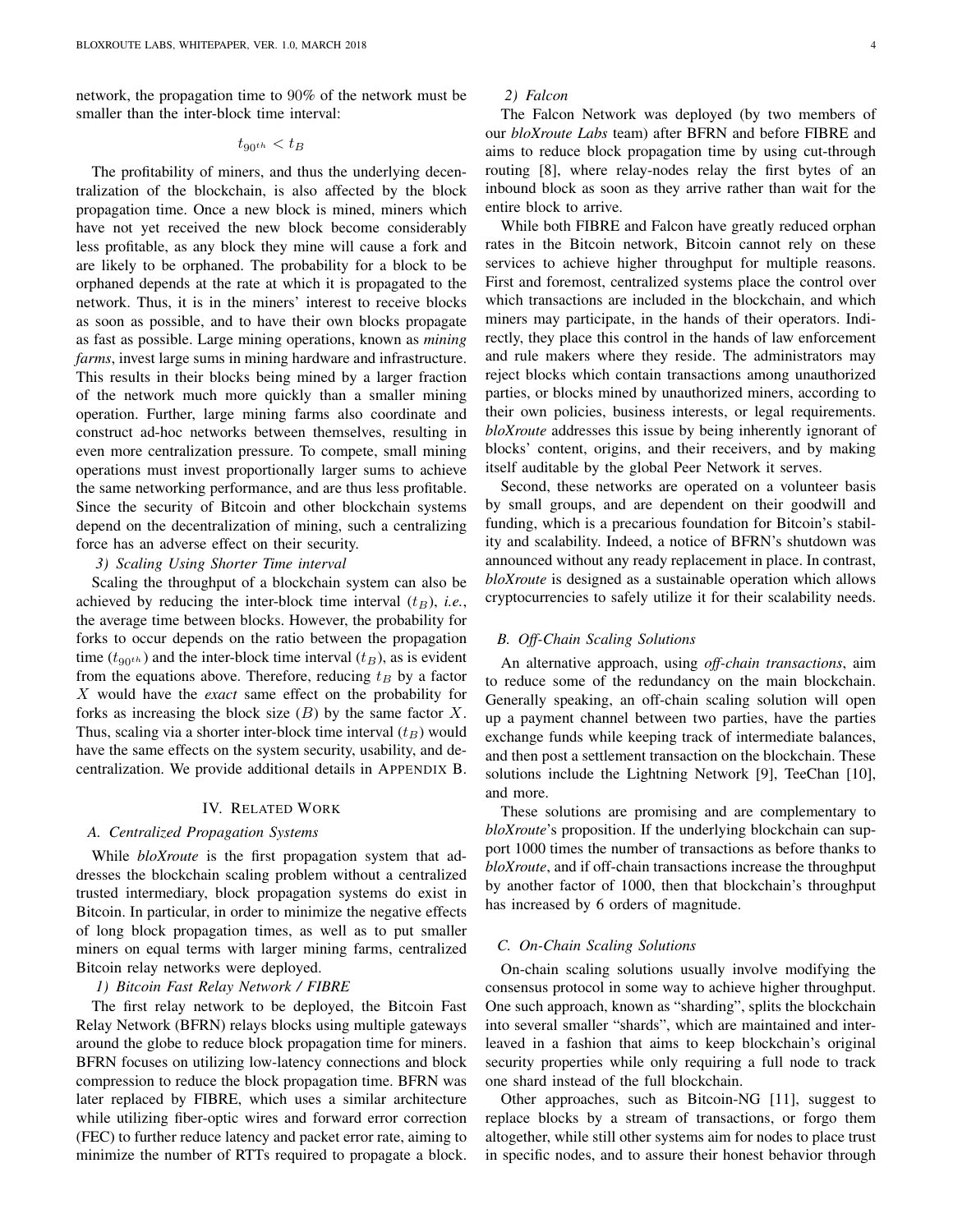the ability to replace them. There are also newer consensus protocols based on proof of stake, such as Casper [12] or Algorand [13]. We point interested readers to a survey of consensus protocols for tolerating Byzantine faults, that are used in the state-of-the art blockchain systems [14].

While the above approaches show potential, their robustness, security, usability, and adoption rates in practice remains to be seen. However, *all* on-chain scaling solutions will perform strictly better with a faster network layer and this is where *bloXroute* improves their performance. Indeed, in every distributed consensus protocol, every honest node must reach the same decision. Thus, regardless of the consensus protocol, every honest peer must obtain information about each transaction in the system. *bloXroute* focuses on this particular problem, which is fundamentally a broadcast problem, since every valid piece of information (transaction/block) must be propagated to every honest peer in the system. *bloXroute* is thus complementary to a native consensus protocol used, and it is capable of boosting up the performance, often dramatically, for *any* blockchain.

## V. BLOXROUTE: SYSTEM VISION AND GOALS

*bloXroute*'s goal is to enable cryptocurrencies and blockchain systems to scale to thousands of *on-chain* transactions per second. Moreover, it aims to provide said scalability to numerous cryptocurrencies and blockchains simultaneously, utilizing a global infrastructure to support distributed blockchain systems in a provably neutral fashion. Here, we outline the system's trust model and the components it utilizes to achieve scalability, to prevent discrimination, and to enable new features for the blockchains it serves.

## *A. Trust Model*

*bloXroute*'s trust model is based on two observations. First, we observe that long block propagation times will not allow trustless P2P blockchains, *e.g.*, Bitcoin, to scale to thousands of on-chain transactions per second. Second, we observe that small centralized systems scale very well by placing trust in a small subset of participants, and passing them the control over the transactions included in the blockchains, *e.g.*, Ripple [15], EOS [16], BitShares [17], Steem [18]. However, such centralization defeats the single most notable aspect of cryptocurrencies: the distribution and decentralization of control over transactions. Providing control over a blockchain's transactions to a limited number of participants allows said participants to collude, censor, and discriminate between users, nodes, and miners. A limited participant set also reduces the number of nodes a malicious actor has to compromise to control the system. protocol, explores the results and the median server of the nodes the nodes of the nodes that is a server which are the server which are the server which are the server which are the server which are the server which are

*bloXroute* gets around this tradeoff by reversing the direction of trust in centralized systems. While centralized systems place trust in a subset of nodes to enable scalability, *bloXroute* enables scalability by using a small set of servers which place trust in the entire network instead. The system utilizes a Blockchain Distribution Network (BDN) to enable scaling, yet nodes need not place any trust in the BDN. Instead, the BDN



Fig. 1. The components of the *bloXroute* system: the *bloXroute* BDN, and the Peer Network nodes utilizing it. Each Peer Network node runs a Gateway process as an intermediary between its blockchain application and the *bloXroute* BDN.

it propagates, their origin, or their destination. Moreover, its behavior is constantly audited by the nodes it serves, and it is incapable of discriminating against individual nodes, blocks, and transactions. While such a design places the BDN at a disadvantage compared to the nodes it serves, its robustness allows it to withstand dishonest and malicious behaviors.

# *B. System Components*

The *bloXroute* system consists of two types of operational networks, as shown in Figure 1:

- *bloXroute* is a high-capacity, low-latency, global BDN network, optimized to quickly propagate transactions and blocks for multiple blockchain systems.
- *Peer Networks* are P2P networks of nodes which utilize *bloXroute* to propagate transactions and blocks, while carefully auditing its behavior. Each Peer Network consists of all the nodes using a specific protocol. For example, all the Bitcoin nodes utilizing *bloXroute* form a single Peer Network, while all the Ethereum nodes utilizing *bloXroute* form a different Peer Network.

*bloXroute* propagates blocks on behalf of the Peer Networks' nodes. However, contrary to relay networks, *bloXroute* propagates blocks without knowledge of the transactions they contain, their number, their sums, the "wallets" or addresses involved, the miner to produce each block, nor the actual origin of the node that creates a block. Furthermore, *bloXroute* cannot infer the above characteristics even when colluding with other nodes of the Peer Network, or by analyzing blocks' timing and size. *bloXroute* cannot favor specific nodes by providing them blocks ahead of others, and cannot prevent any node from joining the system and utilizing it. *bloXroute* can only propagate all blocks to all its Gateways fairly.

The *bloXroute* system as a whole is protocol-agnostic, providing its scaling services to numerous cryptocurrencies and blockchains simultaneously. The system operates at the transport layer of the OSI model (Layer 4), interacting with both the application layer and the networking layer, and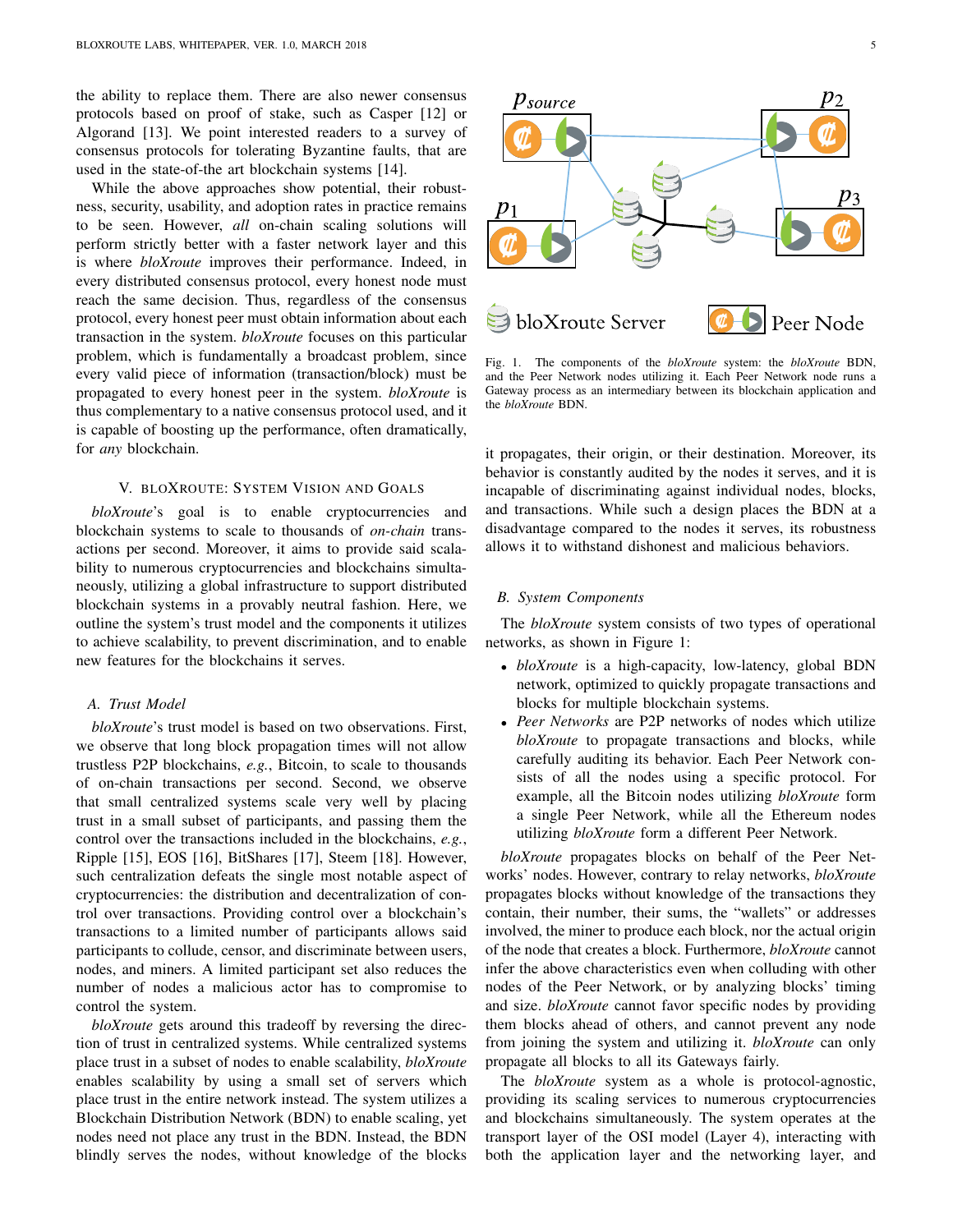provides service to whichever blockchain protocol is running at the application layer.

## *C. bloXroute-Supported Features*

Here, we summarize the main features that a *bloXroute*supported blockchain can attain. As a global network, *bloXroute* is capable of dramatically increasing a blockchain performance in the following ways.

- *Scalability*. A blockchain that utilizes the *bloXroute* network will be capable of performing thousands of *onchain* transactions-per-second, via effective system-wide caching and cut-through routing, today. In the near future, additional orders-of-magnitude improvements are attainable thru the use of more sophisticated data structures and designated networking hardware.
- *Confirmation Times*. The *bloXroute* system significantly shortens confirmation times for a *bloXroute*-supported blockchain transactions, *i.e.*, at the order of tens of milliseconds.

## VI. BLOXROUTE: PROVABLE NEUTRALITY

Here, we outline the mechanisms and policies that make *bloXroute* a *provably neutral* network. *bloXroute* can only propagate all blocks to all its Gateways fairly, and it is incapable of discrimination due to the auditing performed by the Peer Network nodes.

#### *A. Counter-Discrimination Mechanisms*

#### *1) Encrypted Blocks*

To prevent *bloXroute* from stopping the propagation of any block based on its content, *i.e.*, based on the wallets, addresses and sums of a block's transactions, its timestamp, its coinbase transaction, or any other attribute, blocks are propagated after being encrypted. *bloXroute*'s encryption also alters the block size, hiding the number of transaction and their total size. A block's encryption key  $(k_1)$  is only revealed after the block had been propagated, and is propagated directly over the Peer Network.  $k_1$ 's minuscule size, only several bytes, allows it to quickly propagate directly over the Peer Network, and *bloXroute* is powerless to stop it.

# *2) Indirect Relay*

In order to ensure *bloXroute* is not preventing individual nodes from propagating their blocks, nodes do not propagate blocks directly to *bloXroute*. Instead, a node wishing to propagate a block will first propagate it to a peer on the Peer Network, which will relay it to *bloXroute*, obscuring the block's origin from *bloXroute*.

In addition to indirectly relaying blocks to *bloXroute*, nodes may request their peers to relay to them incoming blocks arriving from *bloXroute*. This ensures that *bloXroute* cannot discriminate against nodes through late delivery of blocks since nodes are not required to directly interact with *bloXroute* in order to benefit from its service. The short delay (0.5 RTT) such nodes experience overlaps with the time required for nodes to receive  $k_1$ , nulling any negative effect.

# *3) Test-Blocks*

While *bloXroute* is oblivious to which node originated each block, it may attempt to block or stall blocks arriving from some subset of nodes, affecting all the blocks they relay. In order to detect and prevent such behavior, nodes must be capable of continuously monitoring *bloXroute*'s service. Such monitoring is achieved by allowing nodes to send encrypted invalid blocks, *test-blocks*, directly to *bloXroute*, and measuring the time required for peers to report the arrival of the test-blocks. *bloXroute* is unable to employ discriminatory policies over valid blocks alone, and to faithfully propagate test-blocks, since the two are indistinguishable until their keys are published.

# *4) Sustainability through Peer Auditing*

*bloXroute* provides a provably neutral block dissemination service by allowing the Peer Network nodes, via Gateways, to continuously monitor its behavior using test-blocks, and through its willingness to propagate un-validated encrypted data. This puts *bloXroute* at a disadvantage in comparison to its users, and opens the door to resource-wasting malicious behavior, which *bloXroute* is provisioned to withstand.

*bloXroute*'s robustness and service incurs costs, namely, the delivery of large traffic volumes to a large number of nodes. For example, assuming a network of 10, 000 full nodes, *i.e.*, similar in size to today's Bitcoin network, each of which creating four 1 MB test-blocks per day, *bloXroute* would deliver 100 TB per day, or 9.26 Gbps. At the same time, assuming transactions are created at a rate of 3, 000 TPS, their delivery would require additional 132 Gbps. Note that the bandwidth required to support test-blocks increases exponentially as the number of full nodes increases, while the bandwidth required to support higher TPS does not. The cost of supporting a reliable, low-latency, global infrastructure which immediately delivers these large traffic volumes is nonnegligible.

To assure *bloXroute*'s sustainability, transactions may include a minuscule, optional and voluntary payment to *bloXroute*, which provides greater incentives for miners to include them. The validation of such payments is done *by the Peer Network nodes*; the nodes validate that as blockchains process ever increasing volumes of transactions per second, and as the cost of supporting them increases, a fraction of the capacity *bloXroute* creates is dedicated for transactions which contain such payments. Thus, transactions can opt-in to this additional capacity by including a payment to *bloXroute*, which will reduce the overall fee they must carry. Since this additional capacity has lower demand and excess capacity, which will always outweigh the payment to *bloXroute*. For each transaction, *bloXroute*'s optional payment is 10% of the miner fee. Note that *bloXroute*'s payment is dwarfed by the costs saved and by the capacity enabled, which translate to orders of magnitude less fees per transaction, order of magnitude more fees collected by miners, while maintaining *bloXroute*'s profitability and sustainability.

#### *5) Partial Disclosure of Peers*

The key attribute of the *bloXroute* system is the ability of Peer Network nodes to audit the behavior of *bloXroute*. To that end, nodes relay test-blocks to *bloXroute*, and validate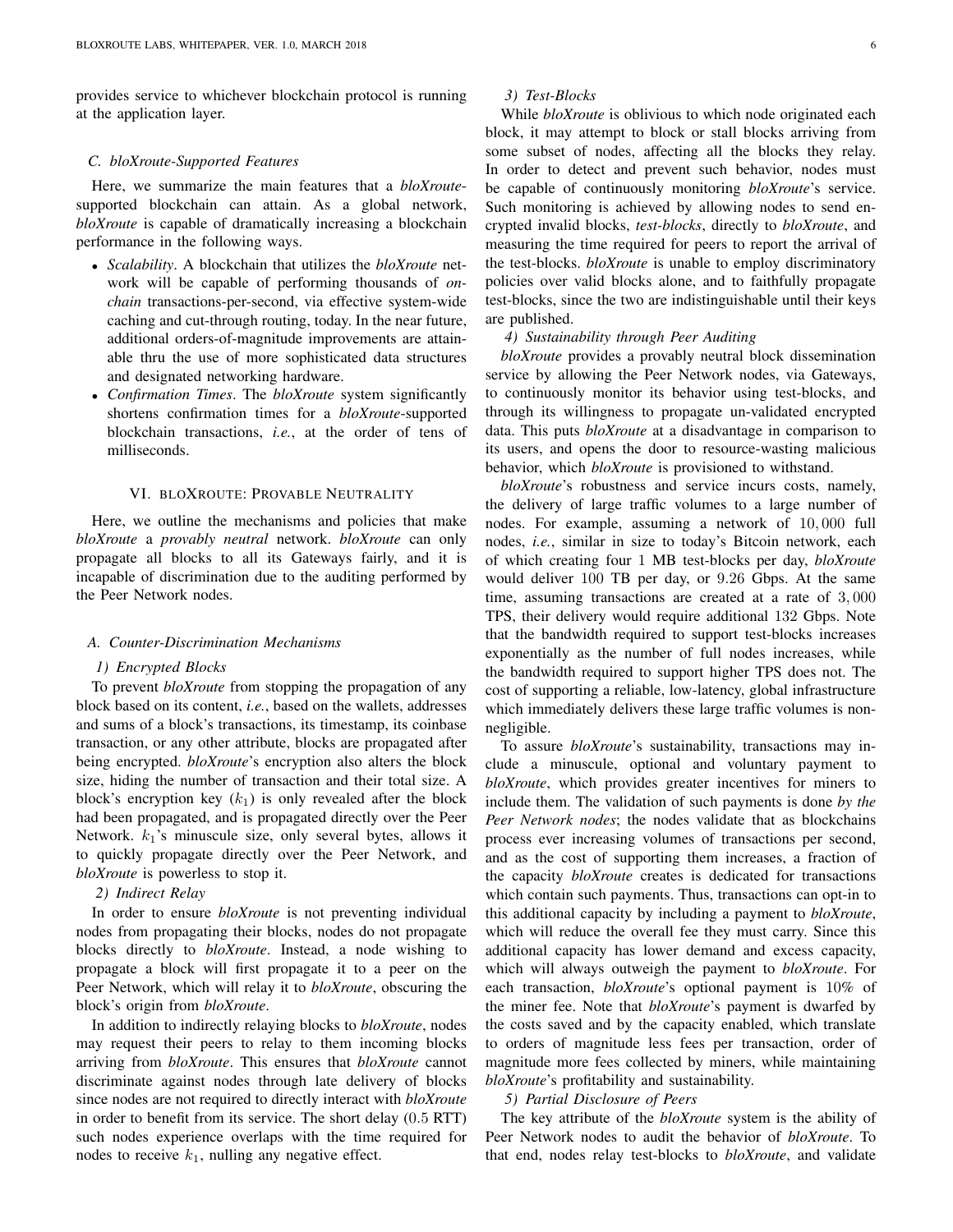their peers quickly receive them. However, *bloXroute* and/or colluders might attempt to relay a node's blocks only to its immediate peers, and not to the entire Peer Network, causing the node to falsely believe its blocks are relayed to the entire network. To prevent such a behavior, Peer Network nodes do not reveal all the nodes they are aware of. Instead, nodes conceal half the nodes they are aware of, including half of their immediate peers. Thus, if an adversary were to analyze a nodes' known peers, it will be unable to determine which nodes are its immediate peers and which are not.

#### *B. Countering the Different Discrimination Forms*

Here, we analyze the different forms of discrimination a malicious BDN might attempt to employ, and describe how the counter-discrimination mechanisms described in Section VI-A prevent *bloXroute* from employing them. We assume no colluding between *bloXroute* and Peer Network nodes, and defer the analysis of colluding to Section VI-C.

## *1) Content-based Discrimination*

One form of discrimination is to stall or prevent the propagation of blocks based on their content, *i.e*, based on the wallets, addresses and sums of a block's transactions, its timestamp, its coinbase transaction, or any other attribute. To prevent *bloXroute* from such discrimination, blocks are encrypted prior to their propagation. Furthermore, *bloXroute*'s encryption is padded to hide the block size. Each block's unique encryption key  $(k_1)$  is only revealed after the block is propagated, and  $k_1$ 's small size allows it to quickly propagate over the Peer Network. Thus, *bloXroute* is powerless to stop  $k_1$ 's propagation.

# *2) Individual Node Discrimination*

A different form of discrimination is to prevent individual nodes from propagating their blocks, based on nodes IP address, their operators' identity, node implementation, or any other node attribute. To ensure *bloXroute* cannot discriminate in this fashion, Peer Network nodes relay their blocks indirectly. Rather than transmitting a block directly via *bloXroute*, nodes propagate blocks to *bloXroute* through their peers, preventing *bloXroute* from knowing the origin of the blocks it receives.

#### *3) Large Scale Node Discrimination*

Another form of discrimination is to stall or drop blocks arriving from a large subset of nodes, affecting all the blocks they relay. However, *bloXroute* is providing service to some nodes, relaying blocks through these nodes will negate the discrimination. The Peer Network can detect this and decide the best venue for broadcasting their blocks by sending testblocks directly through *bloXroute*.

#### *4) Transaction Discrimination*

To prevent *bloXroute* from rejecting transactions, the Peer Network can propagate them without relying on *bloXroute* at all. Since blocks are encrypted when relayed through *bloXroute*, miners are free to include any transaction in the block without interference from *bloXroute*. Simply put, *bloXroute* cannot reject specific transactions, nor can *bloXroute* avoid relaying blocks which contain specific transactions. *bloXroute* can only propagate all blocks to all its Gateways fairly.

# *5) Discriminating Block Delivery*

There are several forms of block delivery discrimination which a BDN network might employ. First, it can discriminate *in favor* of some nodes, delivering them blocks ahead of other nodes. Second, it can discriminate against individual nodes by postponing block delivery, or not delivering them blocks at all. Third, it can cease to deliver blocks to majority of nodes, and only serve a small subset of nodes. Lastly, it can cease to deliver blocks completely, either maliciously or as a result of a system failure.

To prevent *bloXroute* from discriminating in favor of individual nodes, a block's encryption key  $(k_1)$  is only propagated after the node which originated it  $(p_{source})$  learns of the block's propagation from its peers. Thus, any node  $p_{\text{privileged}}$ to receive the block ahead of time will be forced to wait until it receives  $k_1$  from its peers, which will only commence once the block is delivered to  $p_{source}$ 's arbitrary peers, thus placing  $p_{privileaed}$  on par with its peers.

To protect themselves from late block delivery, nodes compare between their own test-blocks propagation time and those of their peers, which will indicate whether or not they are being discriminated against. If a node identifies such discrimination, nodes will request block delivery from their peers rather than relying on *bloXroute*. This will place the discriminated nodes on par with their peers, as the short delay they suffer (0.5 RTT) overlaps with the time required for  $k_1$ to propagate.

If *bloXroute* ceases to deliver blocks completely, whether maliciously or due to a large scale system failure, the Peer Network will replace it with an alternative BDN. Nodes can deploy their own alternative BDNs by running bloXroute's code on their own network of machines, incurring only low costs by limiting the test-blocks rate they allow. During this time, *bloXroute* can be replaced permanently, if the need arises. If the discrimination is due to a system failure rather than malicious behavior, the peers will return to using *bloXroute* once the failure is resolved.

Note that the existence of an alternative to *bloXroute* is sufficient to deter any malicious behavior on its part, preventing the need to make use of the alternative BDNs.

# *C. Preventing Colluding and Malicious Behavior*

While we have shown that *bloXroute* cannot engage in malicious behavior unilaterally, we now consider the scenario where it colludes with some fraction of the Peer Network. Note that *bloXroute*'s design cannot solve collusion that is inherent in the underlying cryptocurrency, *e.g.*, a 51% attack, nor are we aiming to minimize its effectiveness. Rather, *bloXroute*'s design goal is not to exacerbate existing attack vectors, and not enable new attack vectors.

## *1) Colluding to Prevent Block Propagation*

*bloXroute* and its colluding nodes might attempt to prevent the propagation of a block, either based on its content or its origin. However, as outlined above, blocks are transmitted to *bloXroute* indirectly, and are encrypted prior to their propagation. Thus, once the block is relayed to an honest peer, the honest peer will relay it to *bloXroute*, which will be unable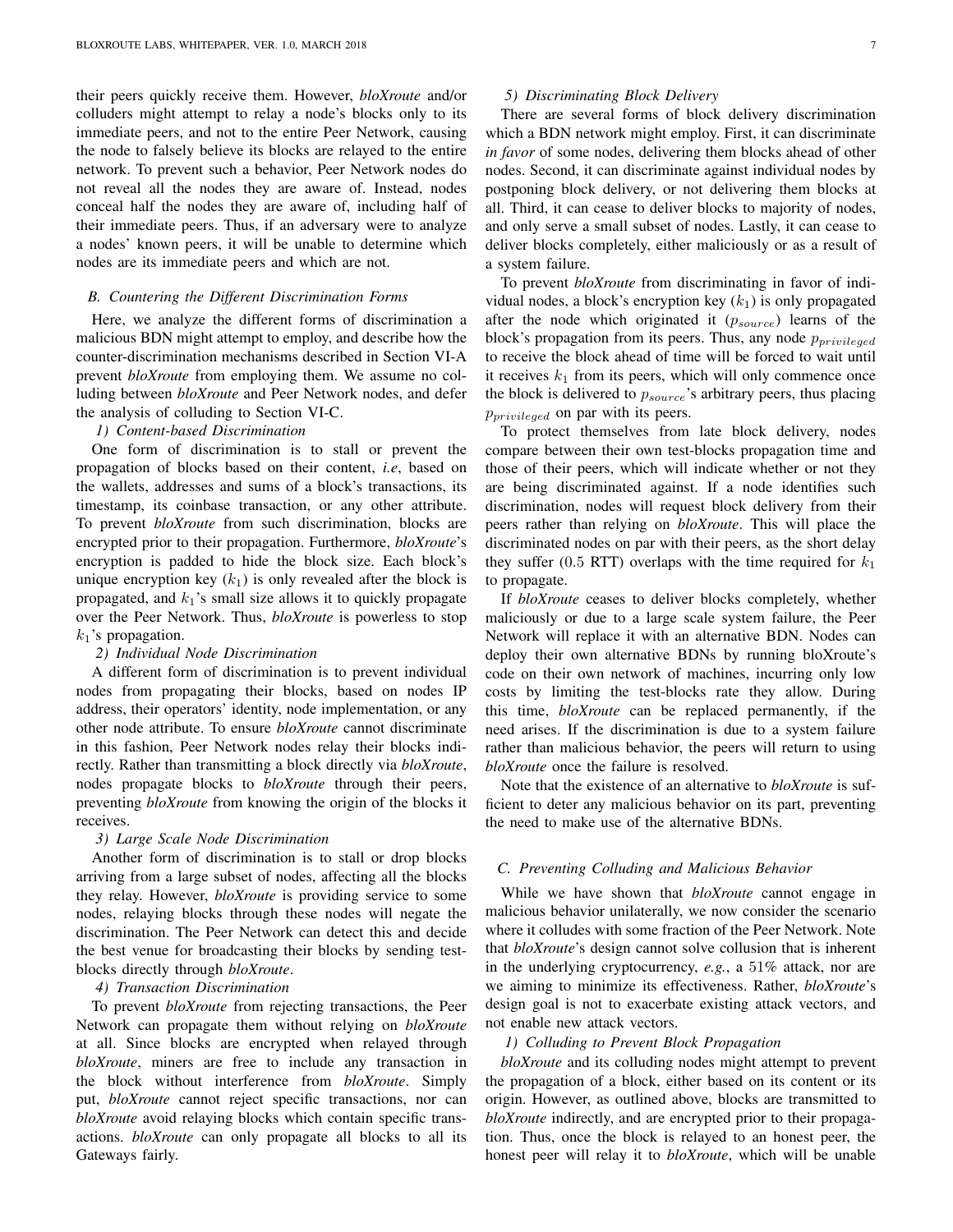to distinguish it from a test-block. The only fashion in which *bloXroute* can prevent the block propagation is to drop *all* testblocks, which will cause all nodes to abandon it, and would fail to stop the block propagation.

As an example, assume a node  $p_{source}$  wishes to propagate block *b*.  $p_{source}$  first relays  $b'$ <sup>1</sup>, a version of *b* encrypted using the key  $k_1$ , to  $p_1$ . Further assume  $p_1$  to be actively colluding with *bloXroute*. To prevent or delay *b*'s propagation, colluders will refrain from propagating  $b^{1}$  to the entire Peer Network, and possibly share all knowledge of  $p_{source}$ , b,  $k_1$ , and  $b^{\prime 1}$ among themselves. Once  $p_{source}$  relays the block to  $p_1$ , it starts relaying  $b'^i$ , and  $k_i$  to additional peers  $\{p_i \mid i > 1\}$ , until it learns of a block that was successfully relayed. For the attack to succeed, *bloXroute* must avoid or delay the propagation of blocks  $\{b^{i} \mid i > 1\}$ , as they arrive from their respective nodes. Failing to do so, the attack will only delay  $b$ 's propagation by the time required for  $p_{source}$  to relay the block to its first non-colluding peer, identically to the same attack vector in the P2P trustless model.

Since (i)  $p_{source}$  selects its peers at its own discretion, (ii) each peer  $p_i$  relays a version of b which is encrypted with a different key, and  $(iii)$  the encryption obscures both  $b$ 's content and size, it is impossible for *bloXroute* to distinguish between incoming test-blocks and encrypted versions of b. Thus, to affect b's propagation, *bloXroute* must refuse all incoming blocks arriving from non-colluding nodes, possibly until a different block is provided by the colluding nodes. Such behavior is immediately visible to all the nodes of the Peer Network, as they will fail to get reports of arrival for their own test-blocks.

We note that a necessary condition for the attack to be launched is for  $p_1$ , the first peer to which  $p_{source}$  relays the block, is colluding with *bloXroute*. We further note that deliberate failure to relay blocks is already an existing attack vector in the existing P2P trustless model, with the same probability of success. The result in both models, delaying the propagation of a b until it is sent to  $p_i$ , the first non-colluding node, is identical.

We further note that while it is also possible for *bloXroute* to reject only a portion of blocks arriving from non-colluders, rather than all of them, such an attack is even less effective. For example, rejecting 50% of blocks arriving from non-colluders will only delay b's propagation by half the time required to relay a block through a peer, on average, while clearly visible to at least 50% of the nodes. Increasing the percentage of rejected nodes increases its visibility even further, while decreasing its visibility reduces its effect.

Lastly, it is worth noting that honest nodes of the Peer Network can determine whether or not their test-blocks are being relayed or not. If a node's test-blocks are being relayed, *i.e.*, in absence of ongoing node discrimination, nodes can directly relay their blocks to *bloXroute*, and obscure the block's validity even from its peers.

## *2) Colluding to Prevent Block Delivery*

In addition to colluding to prevent block propagation, nodes might attempt to collude with *bloXroute* in order to prevent or delay block delivery to a subset of the Peer Network nodes. When such an attack is launched against a small number of nodes, it is easily discovered by the targeted nodes, since their honest immediate peers, which are unknown to the colluders, will notify them of the blocks and encryption keys they receive. To protect themselves, discriminated nodes can request any of their immediate peers to relay to them all incoming blocks. Such a request does not place the discriminated nodes at the selected peer's mercy, as it continues to receive blocks from its other peers and from *bloXroute*. Such a request also doesn't place a heavy burden on the node's peer, as they control the number of nodes they relay traffic to. The presence of colluding nodes does not affect the attack's effectiveness, which is identical to such an attack in a system using the P2P trustless model.

## VII. ONBOARDING PROCESS

A cryptocurrency that wishes to take advantage of *bloXroute* can do so in the following steps. The first nodes and miners of a specific cryptocurrency who wish to utilize *bloXroute* are required to do nothing more than simply running *bloXroute*'s Gateway process in parallel to their blockchain application. For onboarding purposes, *bloXroute* will run a sufficient number of BDN nodes around the world, so that users can propagate blocks and receive transactions faster than any other peer. As more nodes use *bloXroute*, cryptocurrencies will see considerably fewer forks and stronger security guarantees that result from *bloXroute*'s superior block distribution. For example, Ethereum will see fewer uncle blocks, and will achieve higher throughput.

As a second step, cryptocurrencies can adjust their protocol to capture more of the capacity increase provided by *bloXroute*, *e.g.*, increasing the block size and reducing the inter-block time interval. *bloXroute* requires no further changes to the protocol, and will allow cryptocurrencies to use the network for free as long as they produce no more than 100 transactions per second (TPS). As a reference, Bitcoin supports only 3 TPS. Thus, *bloXroute* allows to increase capacity by a factor of 33 today, without requiring any fees and any protocol change beyond adjusting the block size and inter-block time interval.

Cryptocurrencies require no protocol change beyond adjusting the block size and inter-block time interval to fully utilize *bloXroute*'s capacity. Once the 100 TPS threshold is reached, there becomes an increasing incentive for users to make the minuscule payments to *bloXroute* to reduce their fees. This in turn would eventually cause users to demand the implementation of making such payments easily from their wallets and nodes. Note that *the protocol itself does not change*; the validity requirements remain the same, as is the structure of blocks and transactions, and all the messages among nodes.

# VIII. BLOXROUTE TOKEN (BLXR): TOKEN DYNAMICS, AND REVENUES

BLOXROUTE TOKEN (BLXR) is an Ethereum ERC20 token that supports *bloXroute*'s goal: promote the success of all cryptocurrencies. By passing 50% of all funds received by *bloXroute* to the value of BLXR, the success of BLXR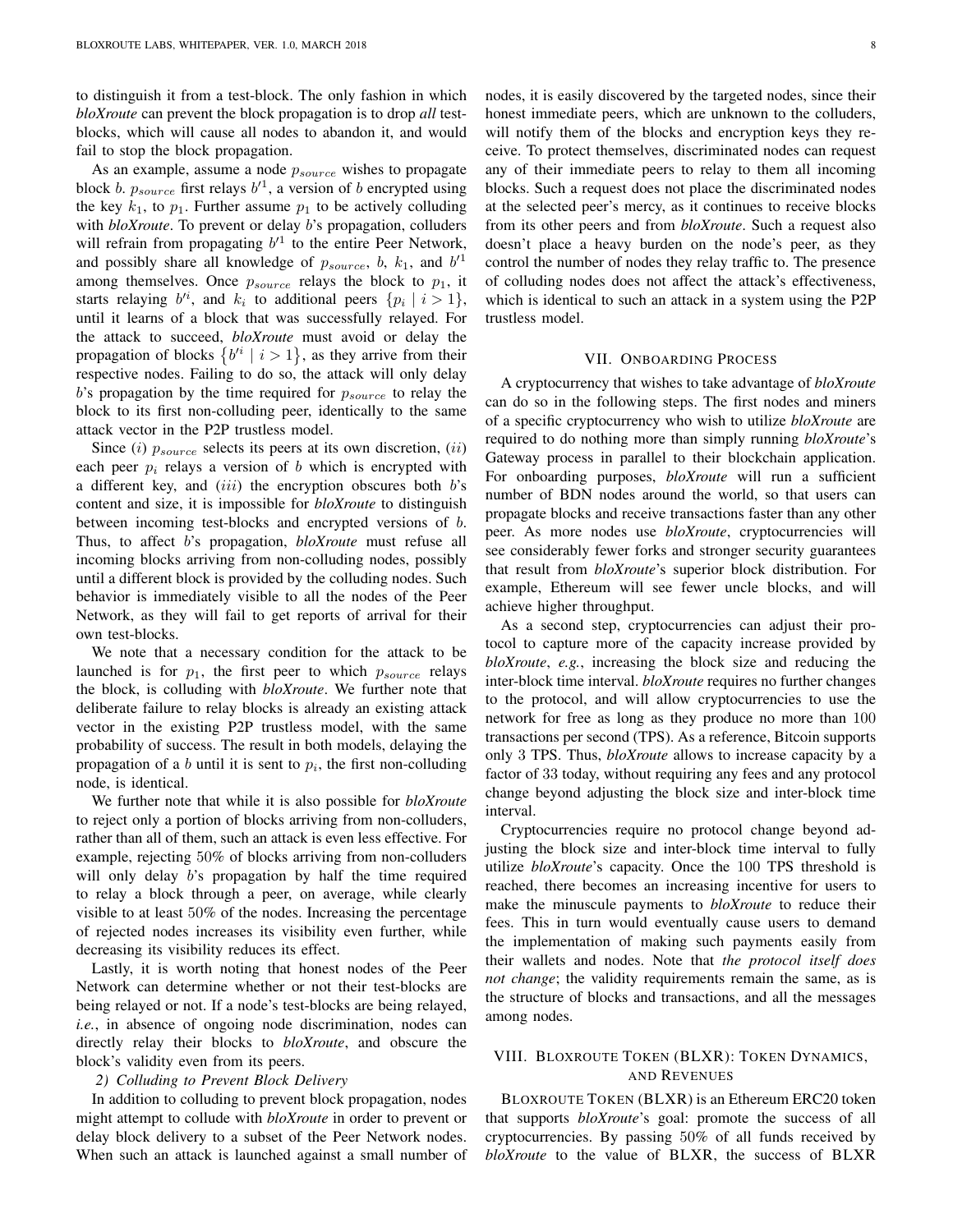becomes tied to *bloXroute*'s success, and to the success of all other cryptocurrencies. BLXR thus aligns the incentives of the entire ecosystem: *bloXroute*, cryptocurrencies, users, miners, and investors.

## *A.* BLXR *Value*

It is impossible to determine the volume of transactions once machine-to-machine micro-payments are enabled. However, given that  $(i)$  credit card companies already process  $5,000$  TPS today, despite high fees,  $(ii)$  it would require 100,000 TPS to support all Facebook users to perform 4 transactions per day, and (iii), futuristic machine-to-machine micro-payments require considerably more transactions than human interactions, a demand of 200,000 TPS across all cryptocurrencies can be considered a conservative estimate.

Assuming a mining fee of 0.005 USD, *i.e.*, half a cent, a payment of 0.0005 USD to *bloXroute* (10% fee to *bloXroute*), and broad *bloXroute* adoption (200,000 TPS across all cryptocurrencies), *bloXroute* revenues would amount to over 3.1 Billion USD *per year*. 50% of these earnings will be immediately directed to the value of BLXR, as outlined below.

#### *B.* BLXR *and* BLXR-RESERVE

BLXR was designed with two goals in mind: to align the incentives of the entire cryptocurrency ecosystem and to be a vehicle for investment in *bloXroute*. Each BLXR is exchangeable for a proportional portion of a unique crosscryptocurrency reserve, the BLXR-Reserve, which consists of multiple cryptocurrencies. Thus, the holder of 1% of the entire BLXR supply can "cash out", and exchange it for 1% of the funds currently held at the BLXR-Reserve. The BLXR-Reserve receives 50% of all *bloXroute* payments, *i.e.*, the fees discussed above, and the amounts it holds are visible to all since its addresses are known.

While it is possible to "cash out" BLXRs, this is not likely to happen, since their price floor can only increase as more funds enter the BLXR-Reserve, and can never decrease. Even when BLXR are "cashed out" and funds leave the BLXR-Reserve, the "cashed out" BLXRs leave the circulation, leaving the price floor of BLXRs unaffected. Thus, since the price floor can only increase, given that the *bloXroute* fees from different blockchains get accumulated over time, BLXR are much more likely to be traded for some value above the price floor than they are to be exchanged. The actual value in which BLXR is traded will depend on the funds held at the BLXR-Reserve, and the market's expectations of *bloXroute*'s future revenues.

The value of BLXR is affected by valuation of other cryptocurrencies, since such valuation would affect the value of the funds held at the BLXR-Reserve. Thus, an investment in BLXR has some similarity to a diversified investment in all the cryptocurrencies which utilize *bloXroute*, since *bloXroute* will receive payment from them. In a way, BLXR could be considered a "crypto index." In addition, if adopted broadly, this index is self-balancing as BLXR's price will be more correlated with the most used cryptocurrencies, since these cryptocurrencies will direct the most payments to the BLXR-Reserve. This allows BLXR token holders to invest in the most successful *bloXroute*-enabled cryptocurrencies without knowing which ones they are.

# IX. CONCLUSION

In this paper, we presented *bloXroute*, the first BDN, which features a radically novel approach to resolving the blockchain scaling problem: it introduces a global network infrastructure to boost scalability, yet retains the decentralization of control over transactions in a blockchain, via neutral and auditable network design. It attains scalability by implementing an effective broadcast primitive. It attains neutrality by supporting encrypted blocks and by obscuring blocks' origin via peer relaying. Finally, it attains auditability by enabling users to directly and actively probe, via Gateways, the network in a systematic manner. *bloXroute* is protocol-agnostic, capable of supporting multiple blockchains simultaneously, and fully unleashing their indisputable potential.

*bloXroute* is supported via BLXR, a token that gains its value from 50% of all payments to *bloXroute*, allowing the exchange of BLXRs for their proportional share of the BLXR-reserve, and providing a price floor for BLXR.

## APPENDIX A **BACKGROUND**

# *A. Bitcoin and the Blockchain*

Bitcoin [1], [19] is the first blockchain system, and the first cryptocurrency to gain considerable traction globally, with a market capitalization measured in hundreds of billions of USD. At its core, Bitcoin is a distributed system which allows its users to hold a balance and make transactions of Bitcoins, *i.e.*, of currency, and distributedly maintain a single ledger of all transactions. Transactions are not added to the ledger individually, rather, they are being added in batches, known as *blocks*. The result is a chain of blocks which contains the entire history of all Bitcoin transactions, known as the *blockchain*.

To understand how Bitcoin transactions are created and the blockchain maintained, assume a user, Alice, is buying an item from another user, Bob, and wishes to pay for it in Bitcoin. Each user controls a *wallet*, which is a simple private key and a public key pair. To pay Bob, Alice locally creates a new transaction  $t_{A\rightarrow B}$ , which passes some amount of Bitcoins from her public key, also known as her *address*, to Bob's address, and signs it using her private key. Alice then propagates  $t_{A\rightarrow B}$  to all other Bitcoin users. The Bitcoin network, which contain all Bitcoin users, is a peer-to-peer (P2P) network. Every Bitcoin user, also referred to as a *node*, or a *peer*, who receives  $t_{A\rightarrow B}$  validates that (i) all the transactions paying Bitcoins to Alice's address, minus the sums spent from her address, leave a balance which is equal or greater than the amount spent in  $t_{A\rightarrow B}$ , and (ii)  $t_{A\rightarrow B}$  contains a signature which requires knowledge of Alice's private key to be created. If these two conditions are met,  $t_{A\rightarrow B}$  is deemed valid, and users which receive it will propagate it to their peers. It is worth noting that a single entity may control any number of wallets, and for each wallet to control any number of public keys.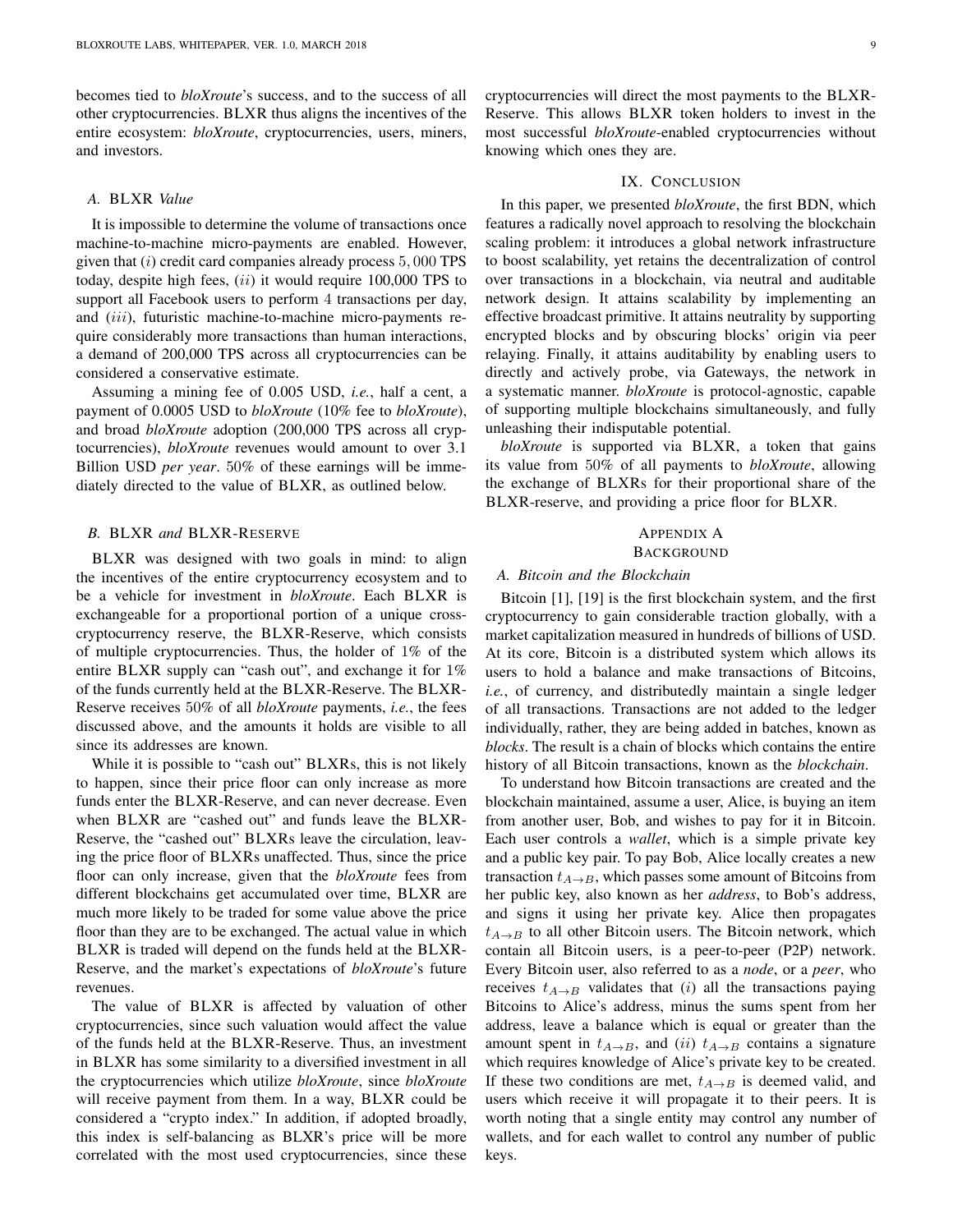#### *1) Miners*

In addition to regular Bitcoin users, some nodes in the Bitcoin network attempt to aggregate the transactions they receive into new blocks, which will be added to the blockchain. It is only once a transaction is included in the blockchain that it is considered to have taken place, while transactions which still await to be included are not. Such nodes are called *miners*, and the process of attempting to create a new block is known as *mining*. There are two monetary incentives for mining. First, each block contains a unique transaction, known as the *coinbase transaction*, which passes some amount of Bitcoins to its miner's address. The blocks' coinbase transactions also provides the supply of Bitcoins, as it creates Bitcoins "out of thin air". The amount of Bitcoins produced in each block decreases exponentially, limiting the total supply to approximately 21 million Bitcoins. Second, each Bitcoin transaction can carry a fee to whichever miner that successfully include it in a block, and miners are incentivized to include the transactions with the highest fees, since the number of transactions included in each block is limited.

To mine a new block, a miner hashes all the transactions to be included in the block, using a double SHA-256 hashing function. In addition to the transactions, the miner also hashes a timestamp, the result of hashing the previous block, and an arbitrary binary value, known as a *nonce*. For a new block to be created, *i.e.*, for successful mining, the result of the hashing must be very small. Thus, miners exhaustively try different nonce values, in an attempt to find one which produces a small enough value. The exact *target* value changes over time, in an attempt to maintain an average of one block every 10 minutes, based on blocks' timestamps.

Once a new block is found, it is propagated to the entire Bitcoin network, similarly to transactions, *i.e.*, it is validated by each node prior to its propagation. It is safe for the successful miner to propagate its block, including the nonce, since the nonce only yields a small enough value for the newlymined block, without any change done to it. A dishonest node cannot utilize the nonce to create an alternative block, *e.g.*, with a coinbase transaction which passes the Bitcoins to the dishonest node's wallet, since such a change will cause the block's hashing to yield a different value, which deems the original nonce useless.

#### *2) Blockchain Security*

The most critical aspect of the blockchain security is that the hashing of each block also includes the value yielded from hashing the block preceding it. The immediate result of this inclusion is that any attacker attempting to alter the history of transactions, *i.e.*, the inclusion, exclusion, or alteration of a transaction in some previous block, will change the value its hashing yields, which in turn will affect the hashing value of *all consecutive blocks*, and will almost certainly invalidate each and every one of them. For such an alteration to succeed, the attacker will have to sequentially find a new nonce for every block. Moreover, it will have to do so at a higher rate than the rate at which all other miners extend the original blockchain. Thus, for such an attack to succeed, the attacker must control the majority of hashing power in the Bitcoin system [20]. While it had been shown that entities control less

than 50% of the hashing power can gain unfair advantage [20], and thus can eventually eliminate smaller miners, and gain majority of hashing power, it is this unique primitive which differentiate Bitcoin and blockchain systems from previous decentralized systems.

## *3) Forks*

A unique feature of Bitcoin, and of blockchain systems in general, is their inherent ability to overcome inconsistent views of the transaction history in a distributed manner, by defining the blockchain which required the most computation to produce as the "true" blockchain. To demonstrate this ability, consider two Bitcoin miners which happen to successfully mine a new block at approximately the same time. The two blocks differ from each other as they will contain different coinbase transactions, use different nonces, and it is very likely for them to contain slightly different transactions. Once the two blocks are mined, they are propagated in parallel to the entire Bitcoin network, resulting in some portion of the network considering one history of transactions to take place, while others consider a slightly different version of transaction history to take place. Such a situation, where two or more equally valid blockchain versions coexist is called a *fork*. While a fork is unresolved, there exists some ambiguity regarding which transactions had taken place.

Forks are resolved once a new block is mined, as it causes one prong of the fork to become longer than the other prongs, which in turn incentivizes miners to abandon the shorter prongs and attempt to mine over the longest blockchain, as any rewards gained on shorter prongs are likely to be orphaned, *i.e.*, discarded. Thus the system converges to the longest blockchain due to the selfish interests of the miners. It is possible, yet rare, for blocks to be mined over two prongs of a fork at approximately the same time, which keeps the fork unresolved, until eventually one becomes longer than the other.

Due to the possibility of forks, it is possible for a transaction to be included in a block, yet not to be included in the blockchain if said block is orphaned. The probability for a block to be orphaned exponentially decreases as more blocks are mined on top of it, in direct relation to the probability for two blocks to be mined on two prongs of a fork at approximately the same time. Thus, transactions are considered more secure as additional blocks are mined on top of the blocks containing them.

Bitcoin's model, as outlined above, does not depend on any centralized entity to track balances or to execute transactions, nor can any single entity undo transactions, confiscate Bitcoins, or alter the blockchain in any way without control over the majority of hashing power. To enforce new transactions on behalf of users, such an entity will be required to break the SHA-256 hashing. Bitcoin is thus considered a trustless system, since users do not depend on any central entity to perform any action on their behalf, nor do they rely on such an entity to provide them with accurate information, such as wallet balances and transactions validity.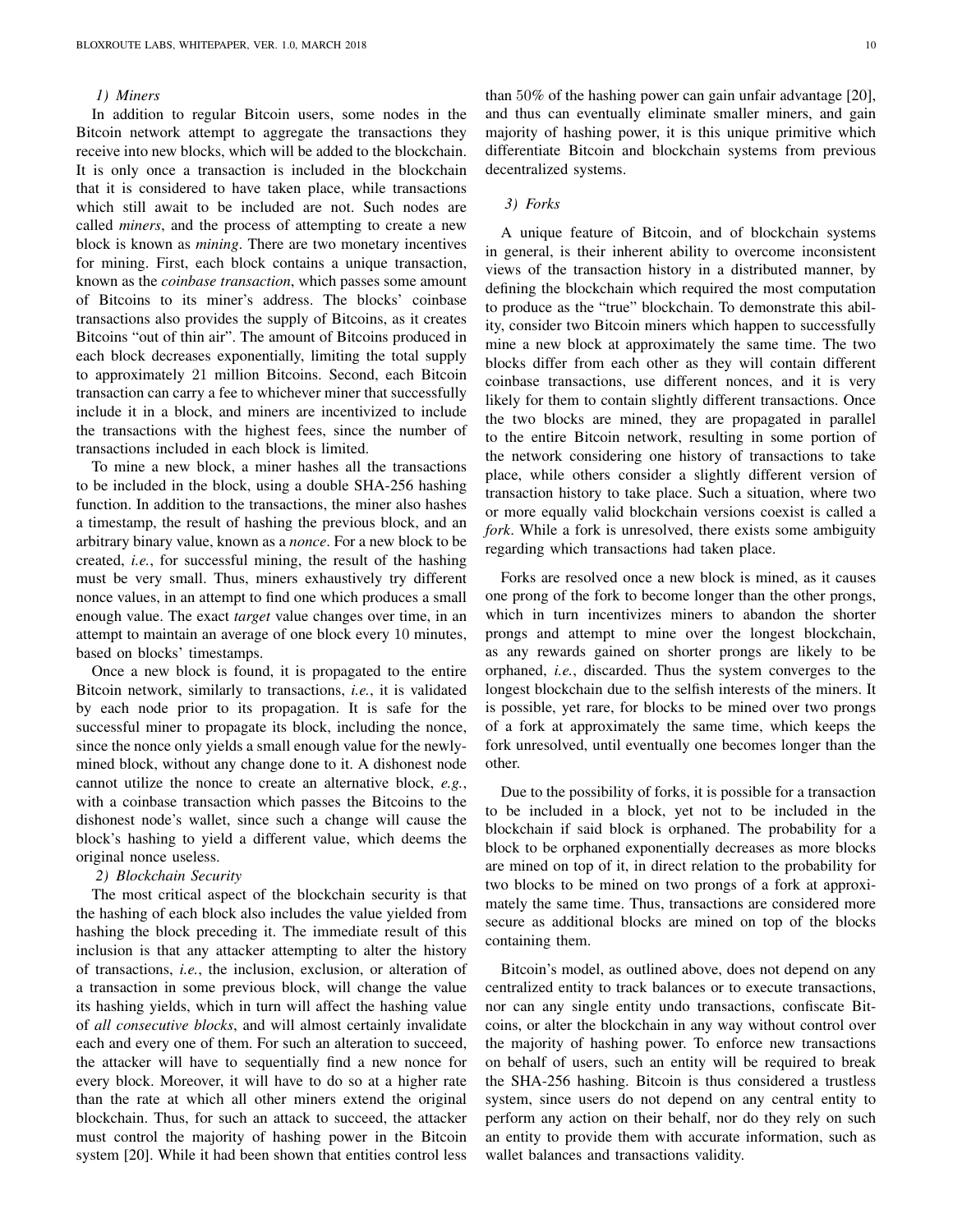#### APPENDIX B

#### SCALABILITY ANALYSIS OF THE BITCOIN NETWORK

Consider the state of the Bitcoin network in the year 2017. The network consists of approximately 9, 000 nodes  $(N = 9000)$  [21], the majority of which are connected to 8–12 of their peers [22], with a median latency between peers of approximately 110 milliseconds [23]. At the  $50<sup>th</sup>$  percentile, nodes upload rate is 56 Mbps ( $bw_{50}$ th = 56 Mbps), while the  $10^{th}$  and  $1^{st}$  percentiles have a rate of 3.96 Mbps and 438 Kbps, respectively. Thus, the upload rate at the  $50^{th}$ ,  $10^{th}$ and  $1^{st}$  percentile supports 13,000, 943 and 100 TPS, respectively. We note that global bandwidth measurements [24] show that download rates exceed upload rates by a factor of 1.85– 5.81, with the exception of less constrained regions, where the average bandwidth exceeds 100 Mbps.

It is evident that the bandwidth of individual Bitcoin nodes supports increasing the system throughput by orders of magnitude, and the latency among peers is not abnormally high as to pose a barrier. However, while individual nodes can easily support higher TPS, it is the distributed propagation which Bitcoin employs, also used in other blockchain systems, which significantly limits the system throughput.

## *A. P2P Propagation Model*

Traditional P2P systems, such as Bittorrent [25], have been shown to quickly propagate data among peers. However, Bitcoin and other blockchain systems differ from such traditional P2P networks by requiring the *continuous delivery of all blocks to all peers*. They further differ by the different incentives they provide to their participants. Specifically, distributed denial of service (DDoS) attacks are prevalent in blockchain systems, and are used to gain advantages in mining, voting, and other business- and protocol-related activities. To prevent malicious nodes from flooding the network with invalid blocks, nodes use a store-and-forward propagation model, where each node downloads the full block and verifies it prior to propagating it to its peers. This model allows nodes to identify any node which propagates invalid blocks as malicious, and limits the effect of such attacks to the nodes which are directly attacked.

#### *B. Block Propagation Time Analysis*

In order for Bitcoin to function as a decentralized system, it must allow nodes to receive blocks at a higher rate than the blocks are produced. Indeed, if blocks are produced at a higher rate than a node is capable of receiving them, then said node cannot keep track of balances stored in the blockchain, cannot determine whether or not transactions and blocks are valid, and is in effect excluded from the Bitcoin Network. The block propagation time to the majority of the network  $(t_{50^{th}})$ does not depend solely on a receiving node bandwidth. Rather, it depends on network topology, the bandwidth of all nodes, and the manner in which blocks propagate.

The time required for a block to propagate through the system, and how it is affected by the block size  $(B)$ , can be roughly approximated based on the number of nodes  $(N)$  and their median bandwidth ( $bw_{50^{th}}$ ). For the median Bitcoin node, the time required to transmit a single 1 MB block to a single peer  $(t_{hop})$  is roughly

$$
t_{hop} = \frac{B}{bw_{50^{th}}} = \frac{1MB}{56Mbps} = 0.143sec
$$

Assuming 8 peers, the average Bitcoin node will require approximately  $8t_{hop}$  to propagate a block to its peers, regardless whether if done sequentially or in parallel. However, sequential propagation allows the node's first peer to propagate the received block after  $t_{hop}$  had passed, while parallel propagation will only allow peers to propagate the block after  $8t_{hop}$  have passed. Thus, to hasten block propagation when bandwidth is limited, nodes would ideally propagate blocks to their peers sequentially, rather than in parallel.

Using sequential propagation, a newly-mined block is known only to a single node, *i.e.*, its miner, at time  $t = 0$ , to two nodes, the miner and its first peer, at time  $t = t_{hop}$ , to 4 nodes at time  $t = 2t_{hop}$ , and to the majority of the network at time

$$
t_{50^{th}} = \lfloor log_2(N) \rfloor t_{hop} = 13t_{hop} = 1.86 sec
$$

While this approximation does not account for network congestion, download bandwidth, messages exchange overhead, latency, packet loss, processing delay, the arbitrary topology of the nodes, and bandwidth consumed for transactions propagation, it does provide insights regarding block propagation time  $(t_{50^{th}})$ .

We note that while the network size  $(N)$  effect over the block propagation time  $(t_{50<sup>th</sup>})$  is logarithmic, *the block size's (*B*) effect is linear*. For example, increasing the system's TPS by a factor of 10 by increasing the block size to  $B = 10$  MB would increase the time required for the median node to transmit a block to a single peer by the same factor, to  $t_{hop} = \frac{10 \text{ MB}}{56 \text{ Mbps}} = 1.43$  seconds. This, in turn, would increase the block propagation time to the majority of the network by the same factor to  $t_{50<sup>th</sup>} = 13t_{hop} = 18.6$  seconds. The linear effect of block size (*B*) on block propagation time  $(t_{50<sup>th</sup>})$  was also empirically found in previous studies [4], [5], when block size  $(B)$  exceeds 20 KB.

## *C. Block Size and Inter-Block Time Interval*

The positive and negative effects of increasing block size (B), *i.e.*, increased system throughput, reduced blockchain security, and node exclusion, are symmetric to the effects of reducing the average time required to mine a new block  $(t_B)$ by the same factor. For example, doubling the block size  $(B)$ would increase the system throughout by a factor of 2, and the same is achieved by halving the inter-block time interval  $(t_B)$ . Similarly, doubling the block size will approximately double the block propagation time  $(t_{90<sup>th</sup>})$ , which in turn will double the probability of forks

$$
P(fork) = 1 - e^{\frac{-t_{g_0th}}{t_B}}
$$

while halving the inter-block time interval  $(t_B)$  will have the same effect. Lastly, to include 90% of the nodes in the network, the block propagation time at the  $90<sup>th</sup>$  percentile